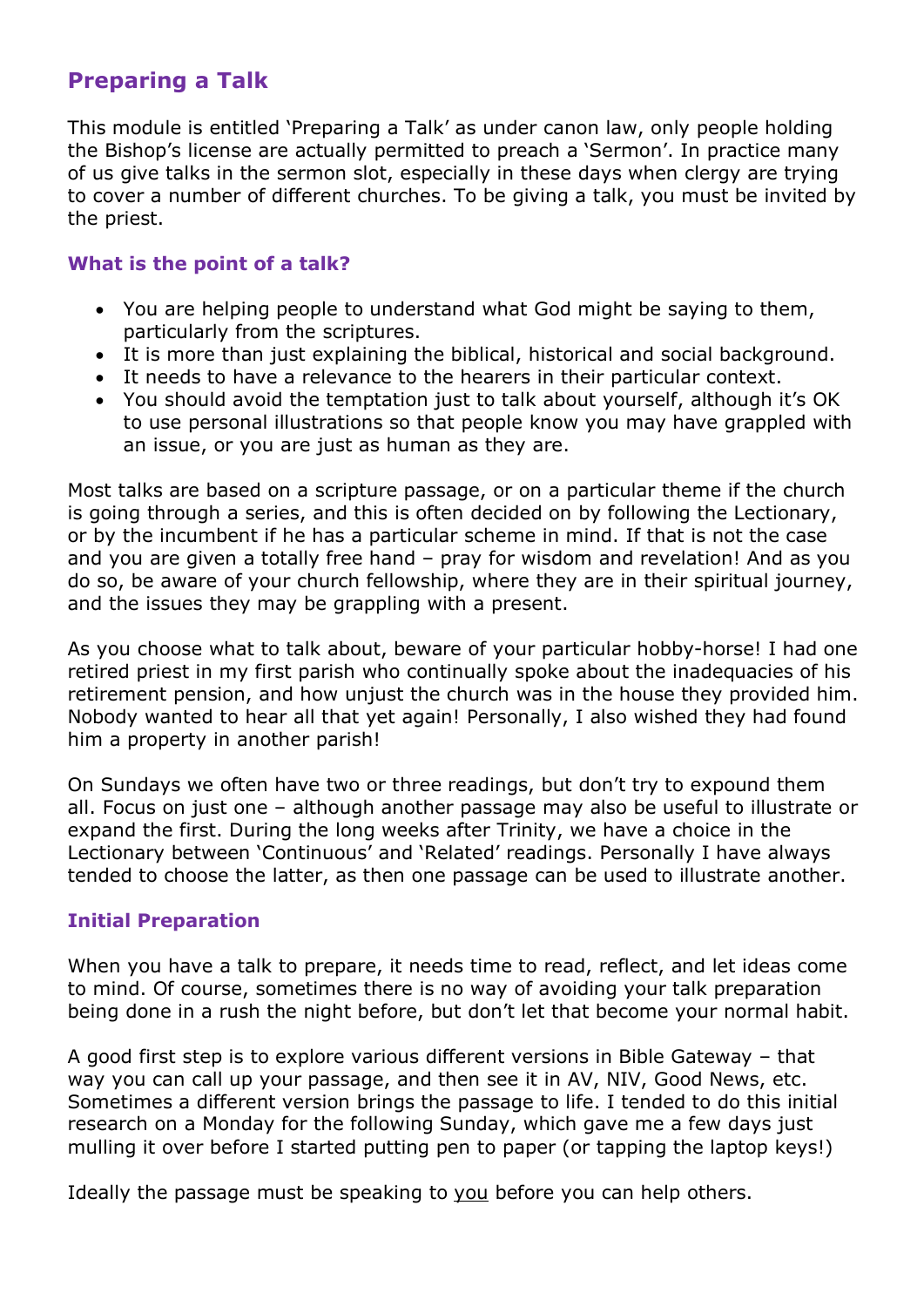Here are a few questions you might ask yourself of the text:

- Who wrote it?
- When was it written?
- What else was going on then?
- What is either side of it?
- Does the story appear anywhere else in the bible?
- What did it mean to the community who first heard it?
- What does it mean to us?
- What do you notice?
- Where is the good news?
- What does it tell us about God?
- What does it tell us about people?
- How would you feel / think /respond if you were.... (Imagine yourself in the text)
- If this is true then so what? (Something for the 'action' people)
- Does it call me to change?

Work out a definite **AIM** (I then used to place it at the top of the page). The Aim ought to be able to be summarised in just one sentence. And as you define your Aim, think about the **context** – who is likely to be listening – is it for them? Will it make sense? Will it help? The Aim needs to encapsulate the main purpose of your talk – is it to inform, explain, enthuse or inspire, challenge or provoke?

But beware that you never get into the *'this is what they need to hear'* scenario! It is the Spirit of God that convicts people's hearts, that's not our job.

Ensure the talk is appropriate. When I was younger, the evening services often included a challenge to faith – but unfortunately the congregation was entirely made up of older people who had been Christians for many years. Consider the group you will be speaking to – what are their issues and struggles at present?

Now write down all the ideas that have been coming into your mind, even in random order. Start sorting them out, and then throw away everything that is not really along the line of the Aim. You can keep all that for another day!

Keep on thinking*: 'what has this passage been saying to me'* and *'how is this piece of scripture going to help this particular group of people, with their particular issues and concerns, in their daily Christian lives?'*

By all means read any commentaries you may have, which will help you understand the passage better, but don't just load all that into your talk! Take only what is relevant and helpful. Also, for such occasions as saints' days and major festivals, you can often find information in Wikipedia or through Google – but do be cautious that not everything you read on the internet is gospel truth! Similarly you can often find good quotes on the internet, but if the quote is attributed to Einstein, Mark Twain or Abraham Lincoln, they are probably fake!

Different people will see totally different things in a single passage, and you may see several yourself – but don't try to get everything in, stick to that one main Aim.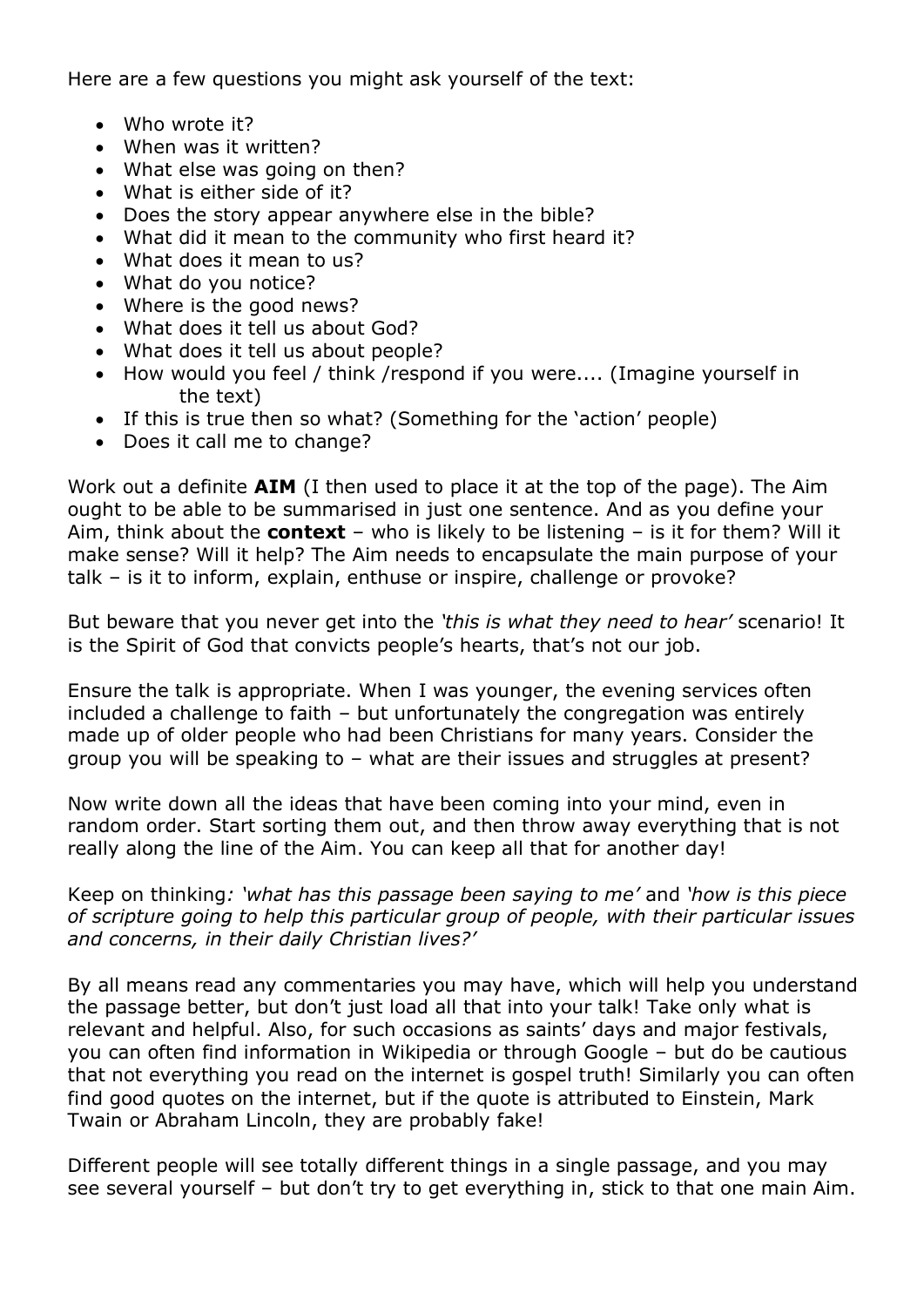### **Putting it all together**

Any talk needs to have an engaging start point. It might be based on the Biblical text, or on a specific occasion (harvest, Mothering Sunday, etc.), or on a theme (Education Sunday, stewardship, homelessness, something in the news). A story or event involving yourself might make a good start.

A traditional style has been to have perhaps three different points to the talk – sometimes each headed up by a single word, and perhaps with the same initial letter to make them memorable (often beginning with 'P'!). This is fine, but don't force it, and ensure that they all really do dovetail into the one Aim, not take the passage into three different directions.

A preacher once said *'Tell them what you are going to say, then say it, then tell them what you have said'.* That is probably to over-labour the point, but there is no harm in introducing the idea, explaining it, then briefly summarising at the end.

All sermons ought to include some sort of action suggestion as part of the conclusion – this is to help make the point relevant to me in my situation. But recognise that it's easier to have good intentions on a Sunday, that do not always translate into practice on a busy Monday. It's also more realistic to talk about *'loving that difficult person at work'* than *'love everybody'.*

Beware of religious language and pious platitudes, it's something that speakers easily slip into when they are not quite sure how to explain something. And even though most of your listeners could well be people who have been church attenders for many years, there may just be one person who will feel excluded if you keep using religious words and concepts.

How long should my talk be? Most churches have an expectation of how long the talk should be – you would be advised to be shorter rather than longer than those expectations! In general, say what you need to say and then sit down! If it's good and interesting, people will have a longer attention span. The converse is also true.

It's good to end with an open-ended question for reflection, either as the service proceeds, or something to take home and consider later in the day.

Once the talk is written, read it over and ask yourself: *"What am I actually saying?"*  and *"How will Mrs Snoggins in back in the pews actually understand this?"*

#### **Delivery**

Allow people time to settle before you start. Some speakers like to start with a short prayer, to focus their own attention as much as the congregation's. That's fine, but not essential, as you have already been praying together at the start of the service that God would be speaking to you all.

Some prefer to speak from a full script, others from notes, and a few are able to speak from memory with no notes in front of them. Use the method that suits you best, and don't try to be someone else!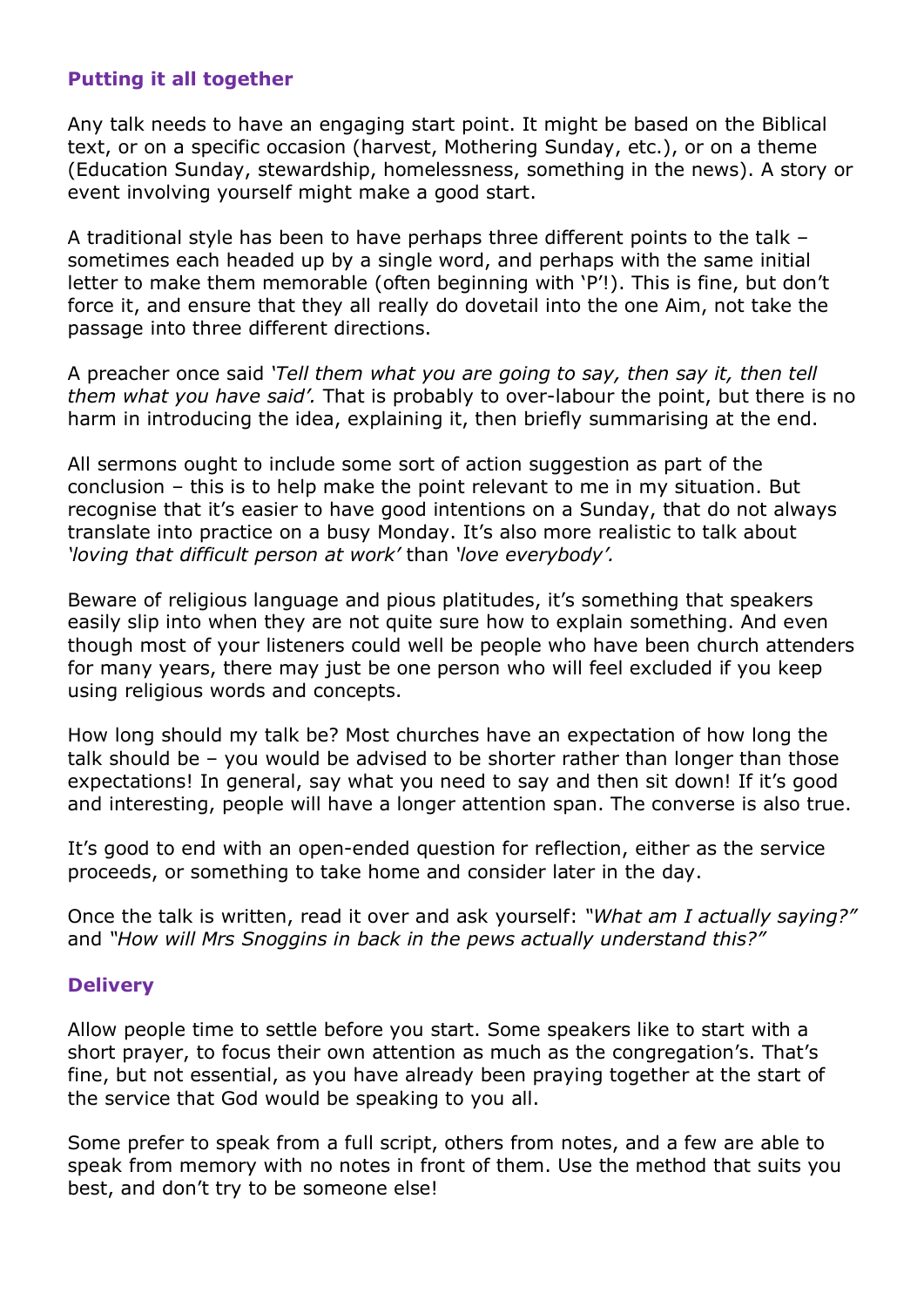Think about your pace of delivery – some things can be said at full speed, others need the emphasis of speaking slowly, and for others it can be good to repeat a phrase. Also try to vary the volume and tone as much as possible to fit the words you are projecting. This will keep people's attention better than a monotone delivery.

When I was a teenager my parents sent me to private elocution lessons - I expect a rural twang was creeping into my pronunciation! I didn't appreciate it much at the time, but I am now grateful that it did help me in public speaking. Though you may think your speech is fine, what about getting someone with experience in these things (perhaps an actor?) to listen and comment on your voice?

Try to often look directly at the congregation – a bit of eye contact. It will embarrass them (and possibly you) if you hold that eye contact for too long, so let your gaze wander over the people so that they think it is for them. Continually looking down, or continually staring into some far-off spot in the back corner of the ceiling can be a turn-off!

If there is a sound system, don't rely on it too much. Still speak up, and if possible imagine that you are speaking directly to someone who is seated towards the back of the congregation rather than in the front row. Don't say that you will manage without the microphone – I knew one retired army officer who always thrust the mike away when doing the reading, and those using the loop system could no longer hear him! And I had others who really thought they were quite loud enough – but they were not! Remember that you need to speak more slowly as the building gets larger – there's a big difference between a one-to-one conversation at home and speaking in the cathedral!

Whatever you do, try to be warm and welcoming, never talk down to people, or assume prior knowledge, or make those who don't fully agree feel that this is not the place for them.

If you are fortunate enough to have children or young people, do feel free to speak directly to them at some point, but whatever you do, don't speak down to them, patronise them, or embarrass them. Some children are very quick to answer a question, even if you intended it to be rhetorical, but others are acutely embarrassed if you seem to be putting them on the spot.

Many of the points in this section, such as timing, volume, pace, eye contact, etc. are also applicable for those who just delivering an existing liturgy such as Morning Prayer or Evensong.

## **Quality Control**

*'How was my talk?' 'That was fine dear!'*

I first trained for ministry in Spurgeon's College – the main Baptist college in South London. Every Thursday we all had 'Sermon Class'. One of us was appointed to preach in chapel to the whole college, students and staff. Afterwards two students had been appointed to review the sermon, then other students and staff could comment. It was an excruciating experience, and afterwards you watched your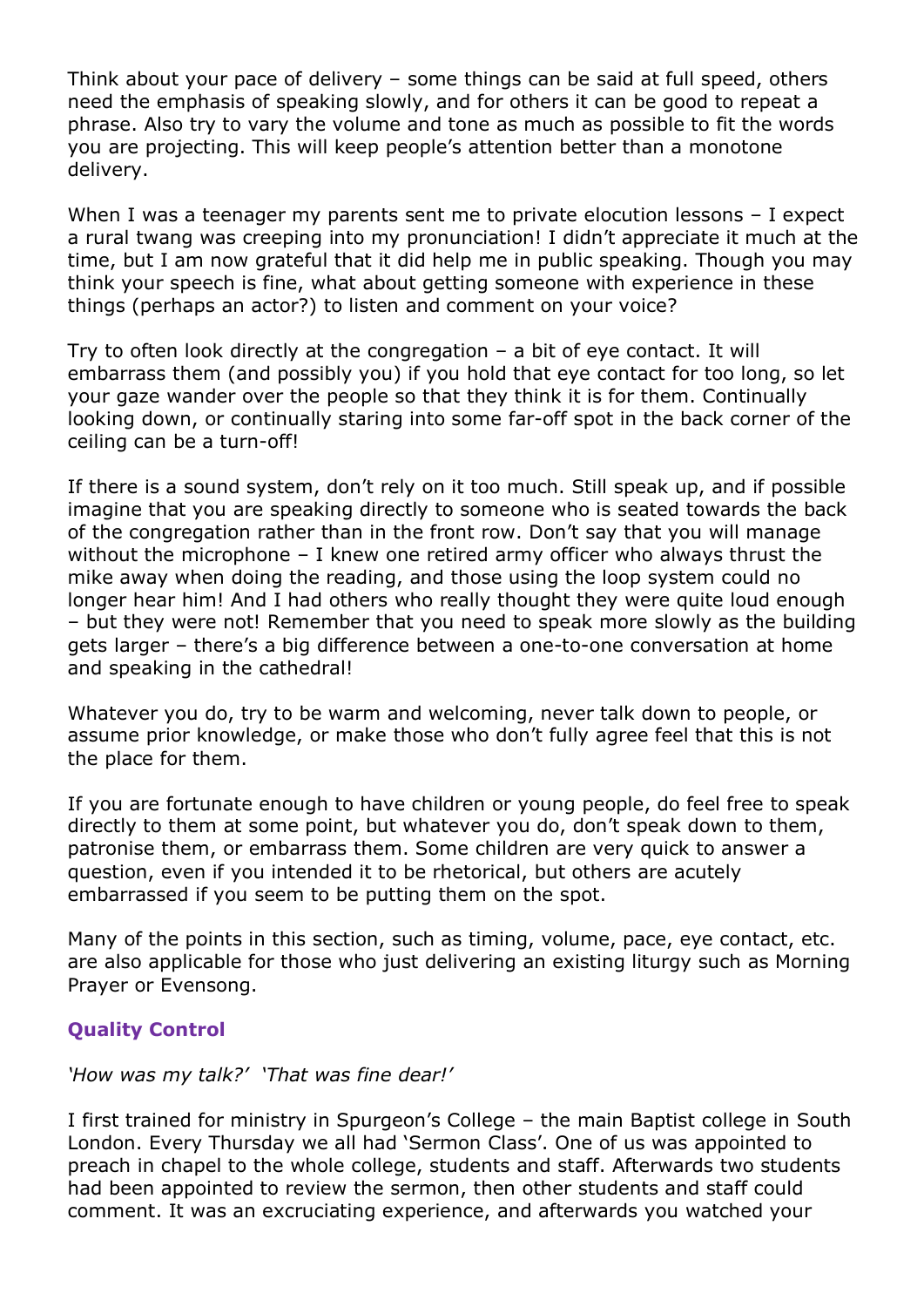sermon on video. It was a humbling time, but did help us all to be more aware of what we were saying, how we said it, and what the effect would be on a congregation. For this reason, I would actually recommend that Ministry Leadership Teams actually included the opportunity to review people's talks – in love of course – so that the quality of what we deliver improves.

For those who are involved in a college training for ordination or to be Readers, there is often a system of having members of your congregation complete a review after you have spoken. If this happens to you, don't just give out the review forms to your friends – they will always just say nice things about you! Ask for reviews from people who may disagree with you, people who are very different from you in age, culture and faith.

If you are doing more and more speaking in your church, why not arrange with your incumbent to conduct a review anyway? Create a form that ought to include various elements such as: (Also see sample form below.)

- Did I enjoy the talk?
- What was the main point being made?
- Did it keep my attention?
- Did it all make sense?
- Did I feel it was relevant to me?
- Did I learn anything new today?
- Did it leave me with any questions?
- How was it for volume, clarity, presentation?

Get the reviewers to leave their forms anonymous, and to hand them in to a trusted friend, so they can be truly honest. Sometimes it may feel a bit unkind, but take all the comments into serious consideration, and you will be a better speaker for it.

Get a trusted friend to tell you if you have any distracting habits – I knew someone who continually rolled up his tie from the bottom and then rolled it down again!

The story is told of a visiting vicar standing at the door of a church. As the congregation departed, people were saying things like *'Nice sermon, Vicar'.* He was feeling quite proud of his sermon until one person came out and just said *'Rubbish. Absolute rubbish'.* The Churchwarden saw that the vicar was taken aback, so quickly interrupted *'Don't worry about old Joe, he hasn't got two brain cells to rub together. He only repeats what he hears other people saying'.*

#### **Creative ways**

It can get a bit dull if you use the same style and pattern of speaking every time it is your turn. So how about being a bit more creative? Here are a few suggestions:

- Make your point by telling a contemporary story.
- Re-tell the Bible story in the present tense, so we feel as though we were there.
- Invite everyone to imagine that they are actually a character in the story.
- Encourage the use of imagination as to how people may have been feeling.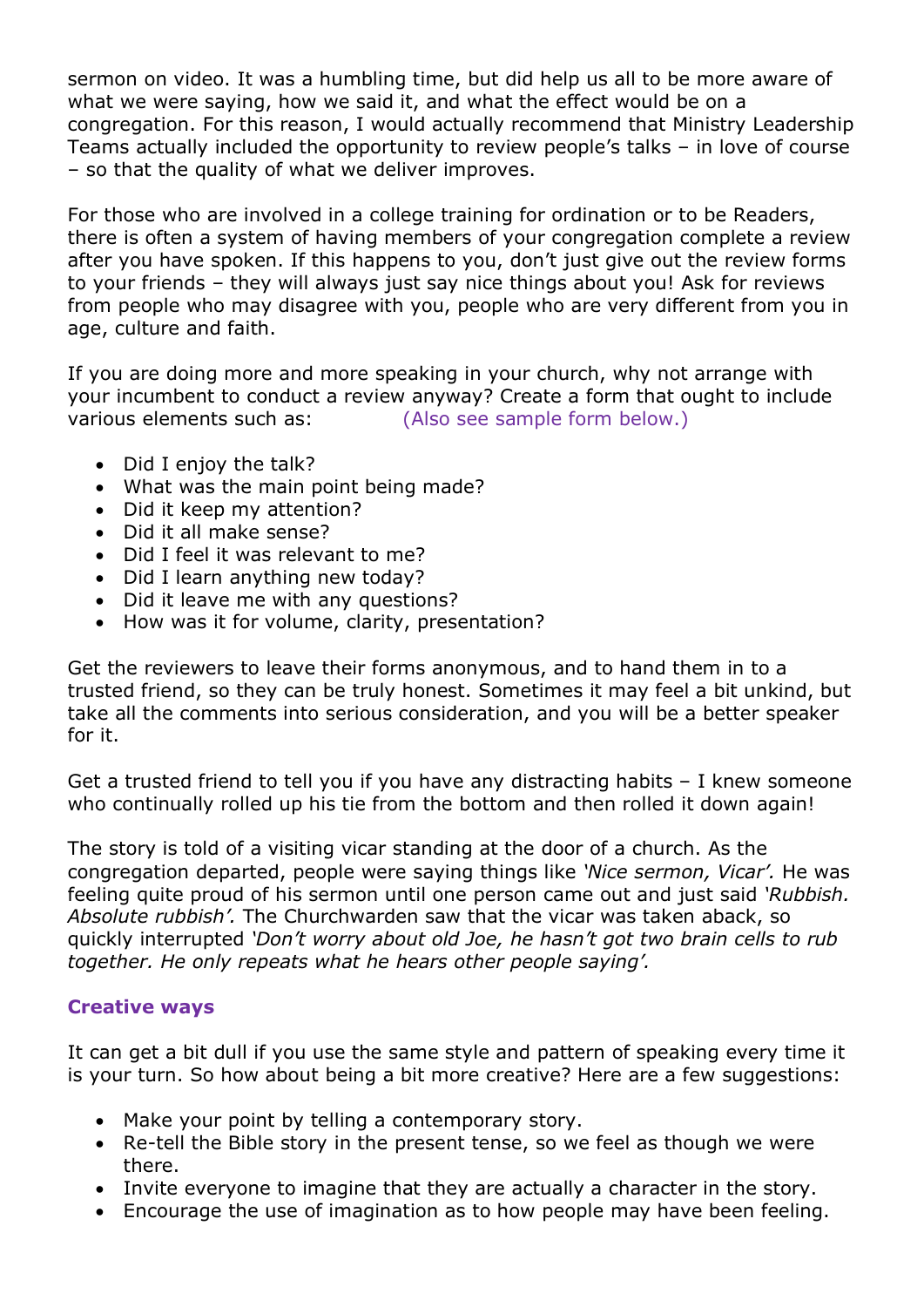- Set them a question to ponder it could be set at any point in time, but perhaps a contemporary issue is best *'what would you do?'*
- Use visual aids, illustrations or video clips on a screen.
- Putting your various headings/points on a screen.
- Putting the Bible verses on a screen.
- Turn your talk into a dialogue between two points of view.
- Play a track of music while people think something through.
- Invite answers to a question or a suggestion but don't make it too hard as people will be afraid of making a mistake.

It can be an enormous privilege to be part of the process of helping people to understand their faith better, so do take the opportunity to develop your speaking skills if you can, and you will surely find it fulfilling.

### **Homework – 3 options …** (in order of priority!)

**1.** If you already give talks regularly, try and look at one you have given and review it critically. Find five things that you think perhaps you could have done better. Send in a note of the context, aim, outline and things you could improve.

**2.** Prepare a brief outline for a talk on the Gospel for next Sunday – Matthew 13, 31-33 & 44-52. What would be your context, aim, and outline.

**3.** If you would rather do a critique of someone else's work, I'll cautiously offer a talk I gave on 17<sup>th</sup> May for an online service. It was used at Goudhurst at https://www.youtube.com/watch?v=ONx5DmUObAY and at their more traditional service at Kilndown at https://www.youtube.com/watch?v=5yiBFjAxfo0 In each case the talk starts around 11 minutes into the service.

Previous versions of this course have asked each student to give a talk to the group and then listen to people's comments. You may be thankful that this is not practical on our Zoom meeting! If however you would like to send me something you have done, particularly on-line during lockdown, I'll be happy to give suggestions.

If you would like to learn more about giving a talk, there are several useful booklets from Grove books:

Tanner, M *How to Write a Good Sermon* (Cambridge: Grove R29, 2007) Waller, J *How to Prepare and Preach a Sermon* (Cambridge: Grove W182, 2005) Leach, J *Responding to Preaching* (Cambridge: Grove W139, 2001) *How to Preach Strategically* (Cambridge: Grove W211, 2012) *Using Symbol and Action* (Cambridge: Grove W148, 2005)

These and other good booklets available on-line at https://grovebooks.co.uk/

*Stephen Hardy – July 2020*